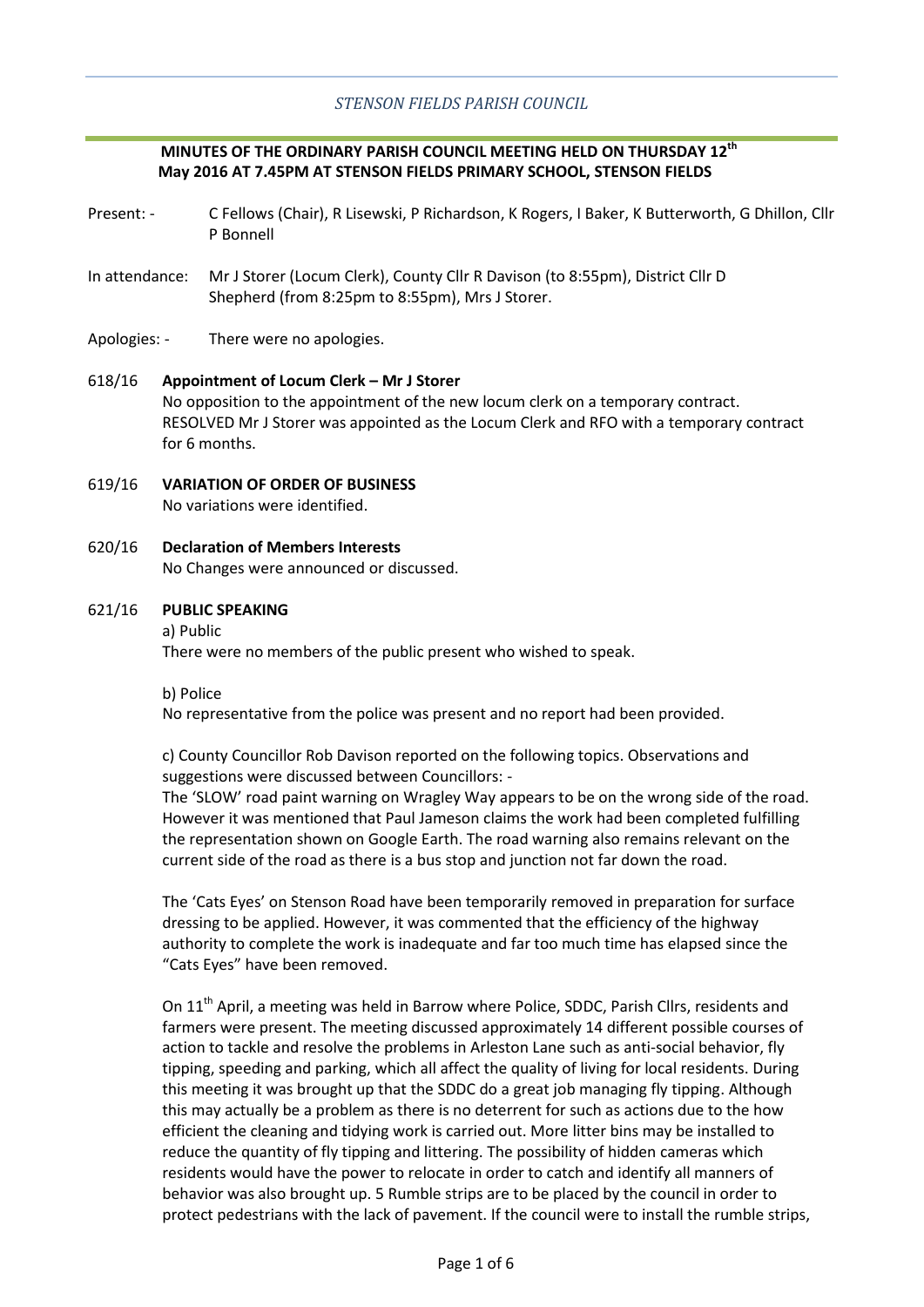it may be seen as a message of proactivity by the council and would then raise the possibility of a deterrent to possible negative behavior.

Some of the County Councils temporary road signs remained on Wragley Way as well as Stenson Road. They were not taken away after completion of work. This was reported to the County Council but due to perceived lack of action, they have been removed by the Cllr R Davidson and remain at his residence for council collection.

On Tregony Way, Virgin Media have begun access point work by digging up the road as well as some service strips in order to complete catch up upgrades for all areas. This includes the installation of truncation points to allow residents the opportunity to opt into their service. Residents are normally warned in advance and notified of any work taking place. This led to a question being asked regarding whether the company needs to liaise with the council and this will be something the County Council will look at.

On Tavistock Close the road will be dug up and remains an inconvenience for residents even without direct damage to property or driveways.

Cllrs raised their concerns over the rebuild of the roads and how they may be completed to substandard quality, as well as who will be held accountable for restoring the grass areas which are currently being utilized as temporary storage points. Both these points will be monitored going further.

A house for sale sign has been planted on a grass verge on Grampian Way by Pilgrim Way which reportedly blocks visibility and therefore Cllrs want it removing and the County Council were asked to deal with the situation.

The footway by Zetland Crescent and Bluebell Close has developed a large rut which has had railings placed around, however it still remains a risk and therefore the County Council will attempt to resolve.

A portion of Deepdale Lane's road surface has broken, to almost a reported 45 degree angle before the A50 bridge. Cllr Davison has already reported this but since the situation has become worse. Cracks are starting to appear and reports of cars bottoming out as a result, with the possibility of a car unknowing of the area could veer off the road and into the nearby hedge.

Rumble strips are proposed to tackle speeding however previous attempts have proven to be ineffective. The proximity of local houses means the rumble strips may not be able to be installed due to noise. However, local residents could be asked to provide their permission for the instillation. Cllrs call for greater police presence was considered to be more effective, although, officers do walk the path daily as part of their routinely route. One proposal put forward would be to install active cameras and CCTV rather than the current warning signs.

The conditions for Millers Homes building work have been accepted but the maintenance issues have as yet not been fulfilled. The responsibility of the area is to be passed onto Premier as it will be in the public domain. There remains disappointment with the balancing pond and concerns regarding the observation area. Sticky mud remains and is a present safety risk if the area is still advertised for visitors as a village park pond rather than a balancing pond. Possibility of gating off the balancing pond in order to protect children although the land may be in the ownership of the Highway Authority.

The community facility had a provisional open date of  $12<sup>th</sup>$  May, however it remains unopened and no response has been provided when the builders were questioned in April. Reports had been received that there is no more money available due to an insufficient capacity making the project unviable. When more money does become available, there are hopes that there can be plans put in place to expand and develop site. Stenson Fields Parish Council was not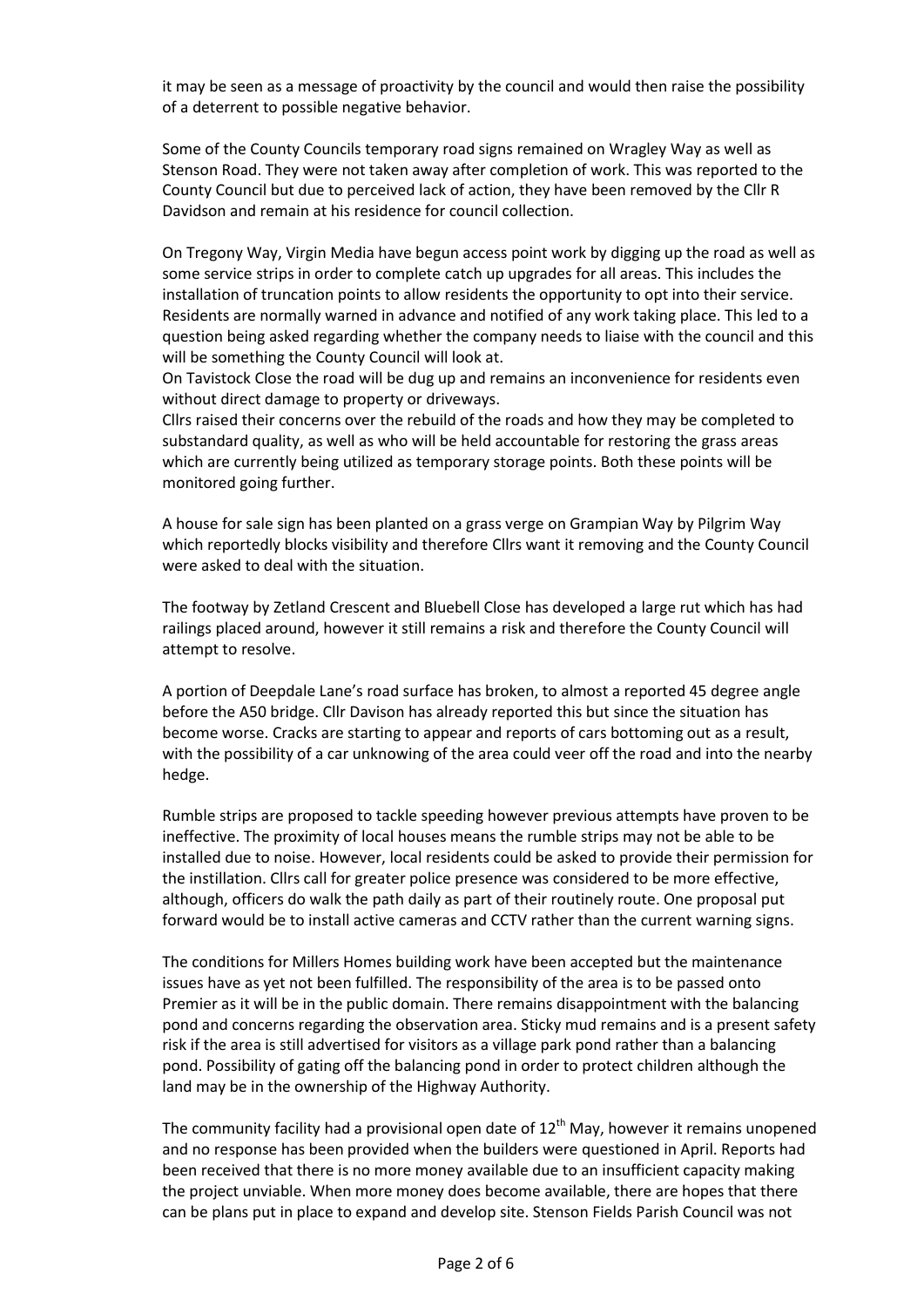invited to previous meetings, however, reassurances have been made to be invited to future discussions.

There are two different versions of the spelling Merevale Way on road signs. Currently in the pipeline to be resolved with new signs.

Speed bumps have been requested on both Earls Way and Merevale Way to stop speeding.

Attempts to gain signs that direct construction traffic and vehicles away from Stenson Road bridge have yet to be forthcoming.

There have begun to be gaps in the fence by the railway bridge and people have been spotted using these gaps as a shortcut. Deterrents and resolutions suggested include extending the fence or spiky hedges to fill the gap.

Dave Shepherd arrives 8:25pm.

Community Facility building is currently aimed to be fully finished by December  $31^{st}$  2016. Until this building work is finished it is unsafe to install children's play equipment which is currently earmarked to fill the neighbouring space. The facility will become equipped with onsite parking, reportedly for 12 cars, but can accommodate up to 70 people. The Parish Council houses skepticism for this final deadline despite constant assurances. Currently there are no expectations for further planning permission applications due to lack of time. The facility will require someone official to hand over to and it would like the Parish Council to be such an official body, however the Parish Council have expressed its requirement for this agreement to be placed in writing before any further arrangements will be placed.

Severn Trent are discussing installing electrical monitors to be placed inside drains that will notify them when water levels become too high, so cleaning can take place. There are hopes that this will make the whole procedure more efficient.

South Derbyshire District Council will install dog waste bins and have said that they will monitor and empty these bins themselves.

Another mention of speed problems were mentioned regarding the contractors of the community facility who have been seen allegedly speeding over speed bumps as well as reversing onto pavements. The school has been notified and is monitoring the situation as well as a willingness to deal with the contractors if needed. The Parish is prepared to offer help and services if they are wanted or needed.

#### 622/16 **TO APPROVE THE MINUTES OF THE MEETING HELD 21st April 2016**

The minutes of the Parish Council meeting held on 21.04.16; as previously circulated, were approved as a correct record and signed by the Chairman.

#### 623/16 **TO DETERMINE WHICH ITEMS IF ANY TO BE TAKEN WITH THE PUBLIC EXCLUDED**

No items were deemed necessary to be taken with the public excluded.

#### 624/16 **CHAIRMAN'S ANNOUNCEMENTS AND REPORTS**

The report cited that the advert for the full time clerk position has passed its end date, in the meantime, would like to welcome the new locum clerk.

SDDC have released news regarding the proposed boundary change which now looks like a distinct possibility and will present the Parish Council with new challenges for the future. The Chair also expressed his belief that the neighborhood has been unfairly and disproportionately targeted in regards to the burden of providing new extra homes. This is especially true when SDDC have yet to release information about improving the highway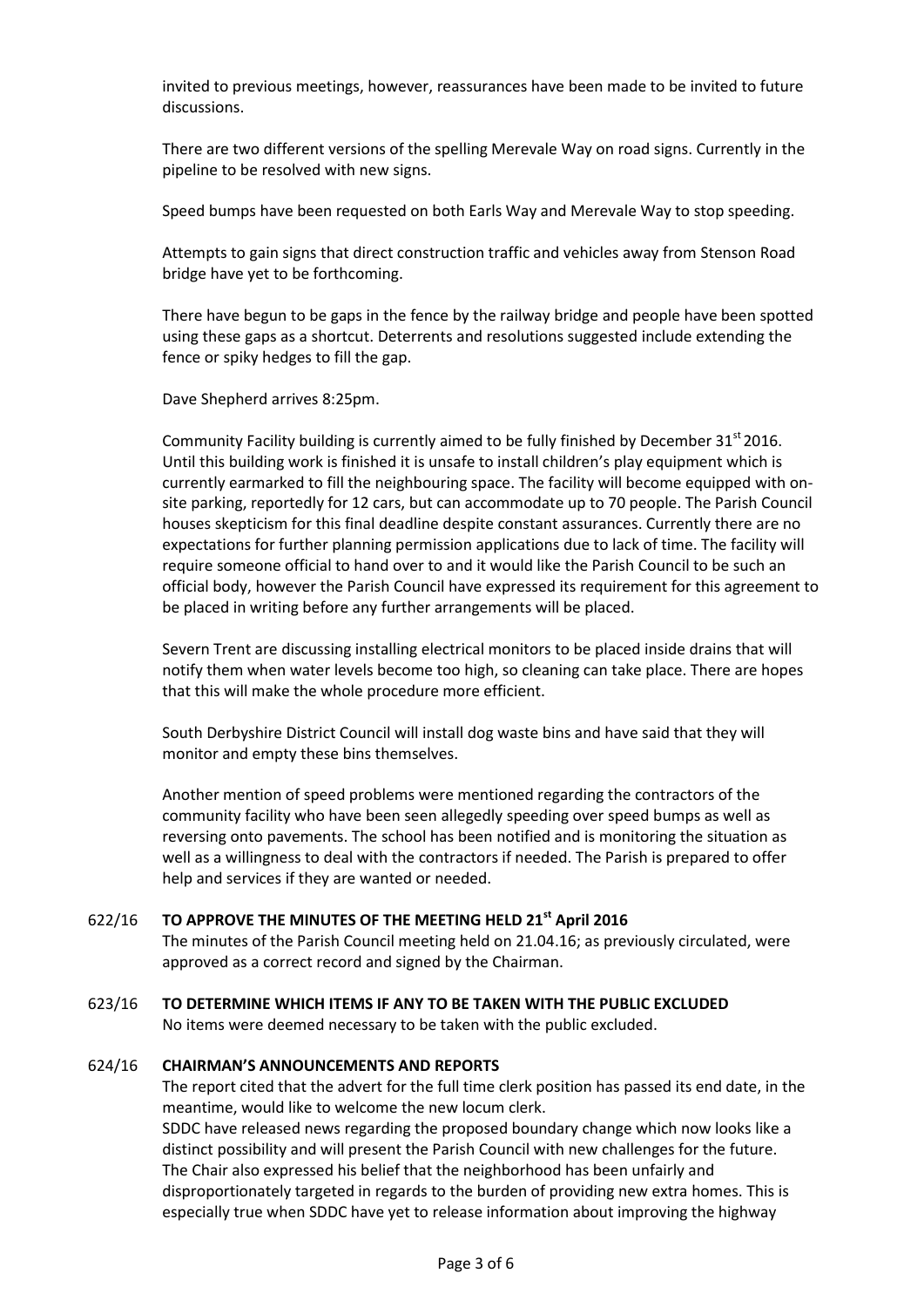infrastructure to aid accommodating such a proposed increase.

The Fitness equipment at the Fox Close playing field seems to be a popular addition and so far well welcomed. Thanks to Jacqui Storer, Tarmac for their grant and to County Councillor Rob Davison for his donation.

A legacy in the form of a lasting memorial for Pam would be a fitting tribute to her services to the parish, but talks need to be held with the family as to what is considered to be acceptable. The Chair ended his report by thanking all the Cllrs for their hard work and commitment, and on behalf of the Parish Council, to thank the lengthsmen for their continued hard work and dedication in a difficult and frustrating job.

## **CLERK'S REPORT**

625/16 The Clerk's report had been previously circulated to all Councillors. No matters were raised from the report.

## **CORRESPONDENCE**

- 626/16
- 1. Centenary Fields for World War One which aims to preserve playing fields for the future.

Will be circulated to Cllrs.

2. Cycle Action Plan and Aviva Women's Tour of Britain on the  $13<sup>th</sup>$  June 2016 will pass the parish. Any and all residents are encouraged to line the route and cheer as the spectacle will be televised.

A moving road block will be in place causing momentary road closures for roughly 15 minutes.

## **FINANCE**

627/16 a) Accounts for payment

|      | Cheque No Payee & Description | £      |
|------|-------------------------------|--------|
| 1992 | April 2016 Salaries           | 110.8  |
| 1994 | <b>HMRC May Deductions</b>    | 27.8   |
| 1995 | April 2016 Salaries           | 93.60  |
| 1996 | Came & Co.                    | 497.18 |

## **PLANNING**

#### 628/16 Applications

9 2016 0432 – The single storey rear extension at 6 Clover Walk came after agenda was issued so will be on the June agenda. No covenant on site.

Decisions 9 2016 0265 – The erection of a porch at 15 Wheatland Close. GRANTED subject to conditions

9 2016 0257 – The Change of use of land for operation of plant hire at Stenson Fields Farmhouse. Trading conditions include operating hours. GRANTED subject to conditions

## **POLICE ISSUES/ SPEED LIMITS/ ROAD SAFETY**

- 629/16
- a) Police have been notified regarding noise from a car near Fox Close down Pilgrims way and have been asked to monitor. This could be linked to reports of speeding cars in the same area.
- b) Parking on Pilgrims Way, the footpath has been drastically reduced due to parking on the pavements. Cllrs report roughly half a dozen cars can be found parking like this and has left insufficient space for a pushchair to fit through, forcing use of the road and therefore becoming a safety problem, especially with some speeding cars in the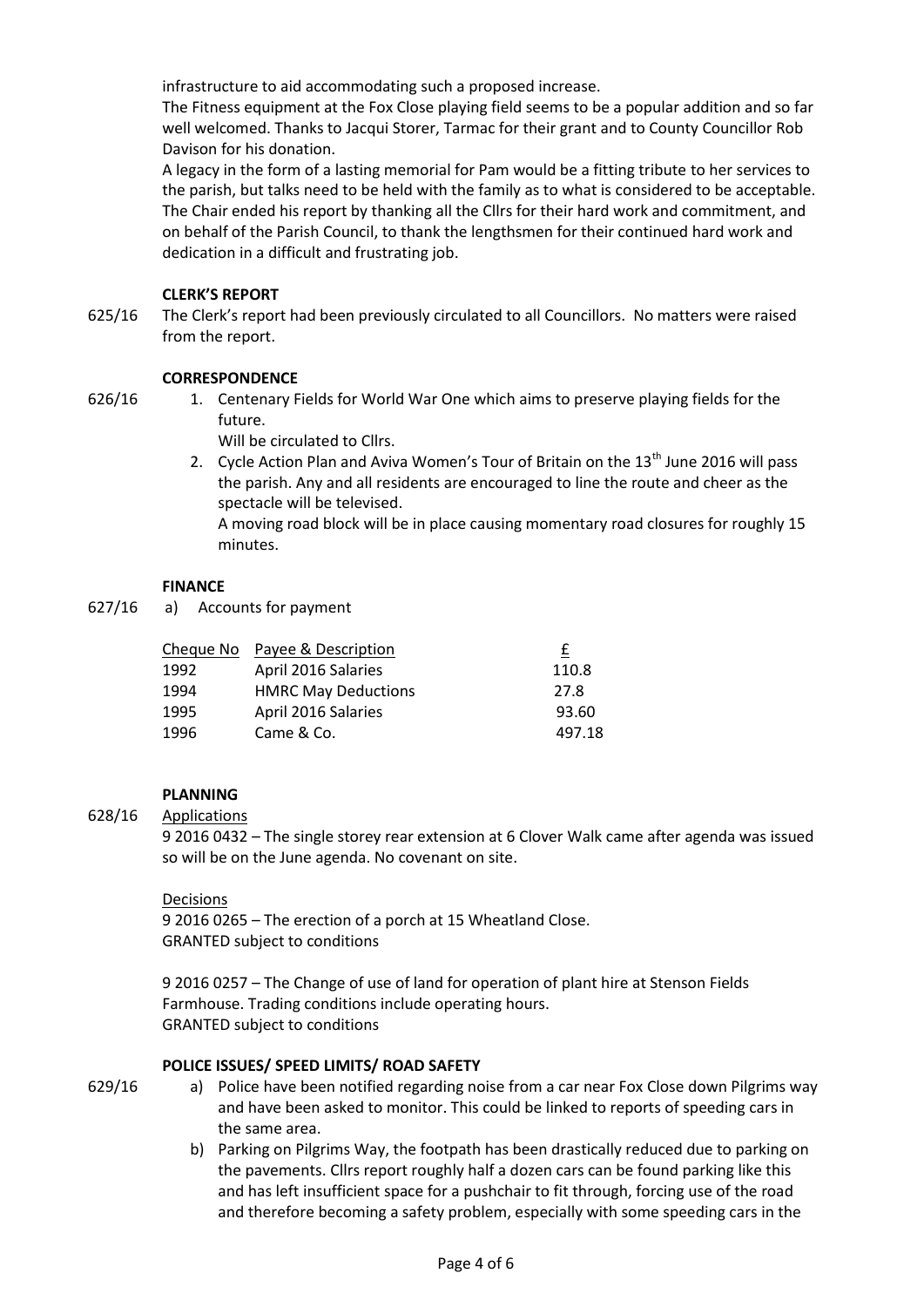neighbourhood. The PCSO has been asked to monitor the situation and investigate whether illegal pavement parking is going to be enforced.

- c) It has been brought to the attention of some Cllrs that car tyres have been drilled into. Some of these events have not been reported to the police, which needs to be through the 101 phone line in order to remedy the situation and prevent it from becoming widespread. There is also a twitter account that can be used in such occasions.
- d) Excessive speeding along Stenson Road with cars travelling up to 60 or 70mph in a 40mph zone.
- e) Speeding cars driving recklessly along Arleston Lane. Encouragement was given to report despite current inability to check registration numbers.
- f) Parking at the Stenson Bubble during sunny days has caused problems and needs to be reported as it has caused single file traffic.

Cllr Shepherd and Cllr Davison leave 8:55pm.

## **SAXONGATE**

630/16 There is nothing further to report except that the safety rail on the exit from the balancing pond to Stenson Road is still not in place.

## **LENGTHSMAN SCHEME**

631/16 There are no issues raised.

## **ENVIRONMENT**

- 632/16 a) The Parish Council no longer has its own contractor to cut grass, plant bulbs and fertilise. Cllr Baker is looking for suggestions for locations to plant bulbs.
	- b) There is a corroded waste bin on Zetland Crescent public open space. The current spare waste bin on Tregony Way could be reallocated to resolve this problem.
	- c) Fox Close trees by the new play equipment have had their bark stripped and left in bags next to the trees. This stripping of the bark could kill the trees and the tree officer has been requested to monitor the health of the trees.
	- d) A question was raised as to whether Ledbury Chase play equipment needed a complete refurbishment. It was pointed out that the Parish Council had recently provided part funding for a new slide and that grants were not available for replacing existing equipment. Current equipment will have to remain for the time being.
	- e) Replacing the bench at Ledbury Chase could be an opportunity for a memorial for the former Clerk; Mrs P Harvey.
	- f) Bin cleaning vans are reported to still be following the bin men on Tuesdays and have been seen using fire hydrants for their water.

## **TO RECEIVE ANY UPDATE ON THE PROPOSED GOVERNACE REVIEW**

633/16 There was nothing further to report.

## **CONSULTATIONS**

634/16 There were no matters to discuss.

# **TO RECEIVE FEEDBACK AND REPORTS FROM COUNCIL REPRESENTATIVES ON OUTSIDE**

635/16 **BODIES** No news.

## **ITEMS FOR INFORMATION**

636/16 The reports over the meeting have been up to date.

## **DATE OF NEXT MEETING**

637/16 The next Ordinary Parish Council meeting will be held on Thursday  $16<sup>th</sup>$  June 2016,